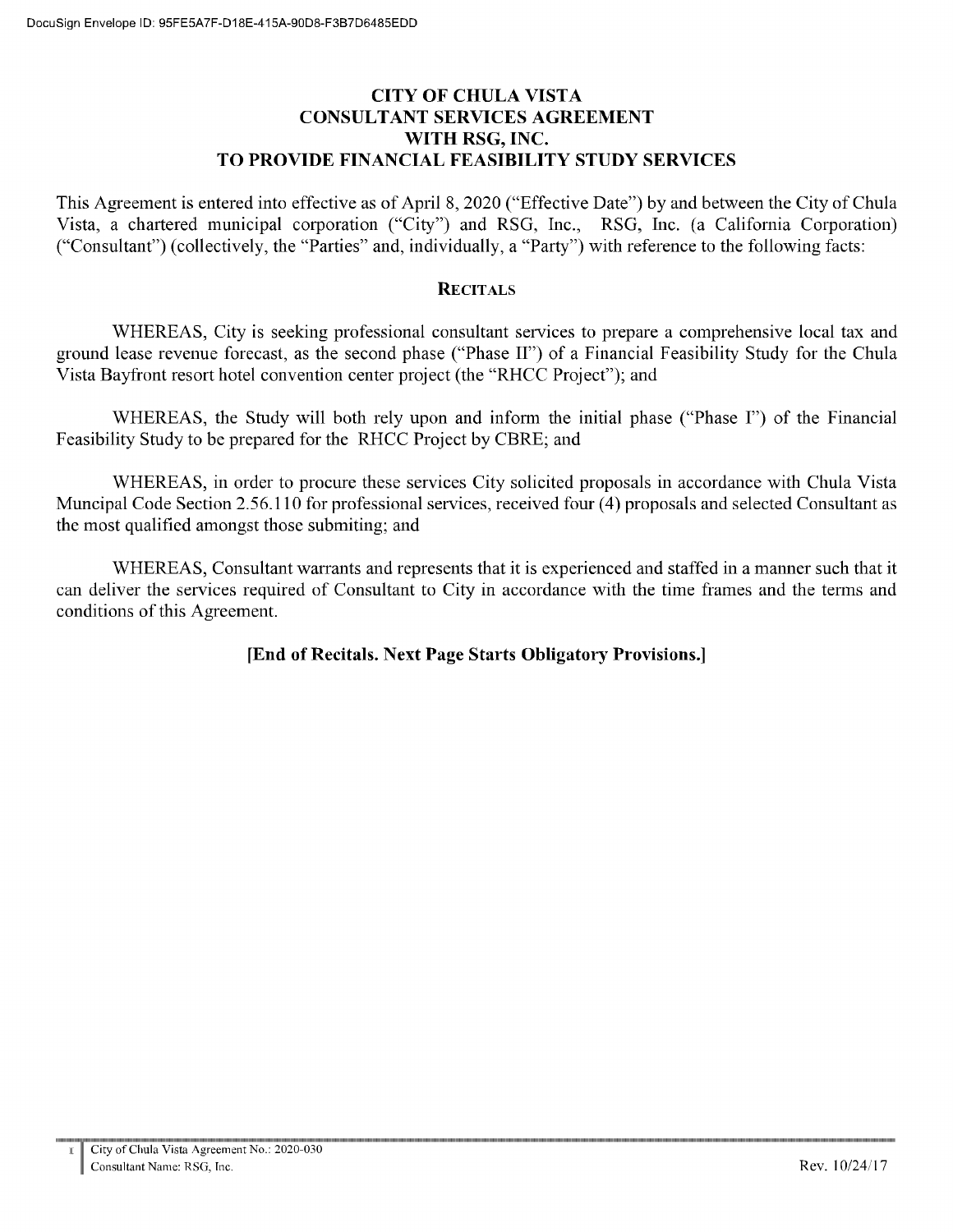## **OBLIGATORY PROVISIONS**

NOW, THEREFORE, in consideration of the above recitals, the covenants contained herein, and other good and valuable consideration, the receipt and sufficiency of which the Parties hereby acknowledge, City and Consultant hereby agree as follows:

## 1. SERVICES

1.1 Required Services. Consultant agrees to perform the services, and deliver to City the "Deliverables" (if any) described in the attached Exhibit A, incorporated into the Agreement by this reference, within the time frames set forth therein, time being of the essence for this Agreement. The services and/or Deliverables described in Exhibit A shall be referred to herein as the "Required Services."

 $1.2$ Reductions in Scope of Work. City may independently, or upon request from Consultant, from time to time, reduce the Required Services to be performed by the Consultant under this Agreement. Upon doing so, City and Consultant agree to meet and confer in good faith for the purpose of negotiating a corresponding reduction in the compensation associated with the reduction.

1.3 Additional Services. Subject to compliance with the City's Charter, codes, policies, procedures and ordinances governing procurement and purchasing authority, City may request Consultant provide additional services related to the Required Services ("Additional Services"). If so, City and Consultant agree to meet and confer in good faith for the purpose of negotiating an amendment to Exhibit A, to add the Additional Services. Unless otherwise agreed, compensation for the Additional Services shall be charged and paid consistent with the rates and terms already provided therein. Once added to Exhibit A, "Additional Services" shall also become "Required Services" for purposes of this Agreement.

 $1.4$ Standard of Care. Consultant expressly warrants and agrees that any and all Required Services hereunder shall be performed in accordance with the highest standard of care exercised by members of the profession currently practicing under similar conditions and in similar locations.

 $1.5$ No Waiver of Standard of Care. Where approval by City is required, it is understood to be conceptual approval only and does not relieve the Consultant of responsibility for complying with all laws, codes, industry standards, and liability for damages caused by negligent acts, errors, omissions, noncompliance with industry standards, or the willful misconduct of the Consultant or its subcontractors.

1.6 Security for Performance. In the event that Exhibit A Section 4 indicates the need for Consultant to provide additional security for performance of its duties under this Agreement, Consultant shall provide such additional security prior to commencement of its Required Services in the form and on the terms prescribed on Exhibit A, or as otherwise prescribed by the City Attorney.

 $1.7$ Compliance with Laws. In its performance of the Required Services, Consultant shall comply with any and all applicable federal, state and local laws, including the Chula Vista Municipal Code.

1.8 Business License. Prior to commencement of work, Consultant shall obtain a business license from City.

1.9 Subcontractors. Prior to commencement of any work, Consultant shall submit for City's information and approval a list of any and all subcontractors to be used by Consultant in the performance of the Required Services. Consultant agrees to take appropriate measures necessary to ensure that all subcontractors and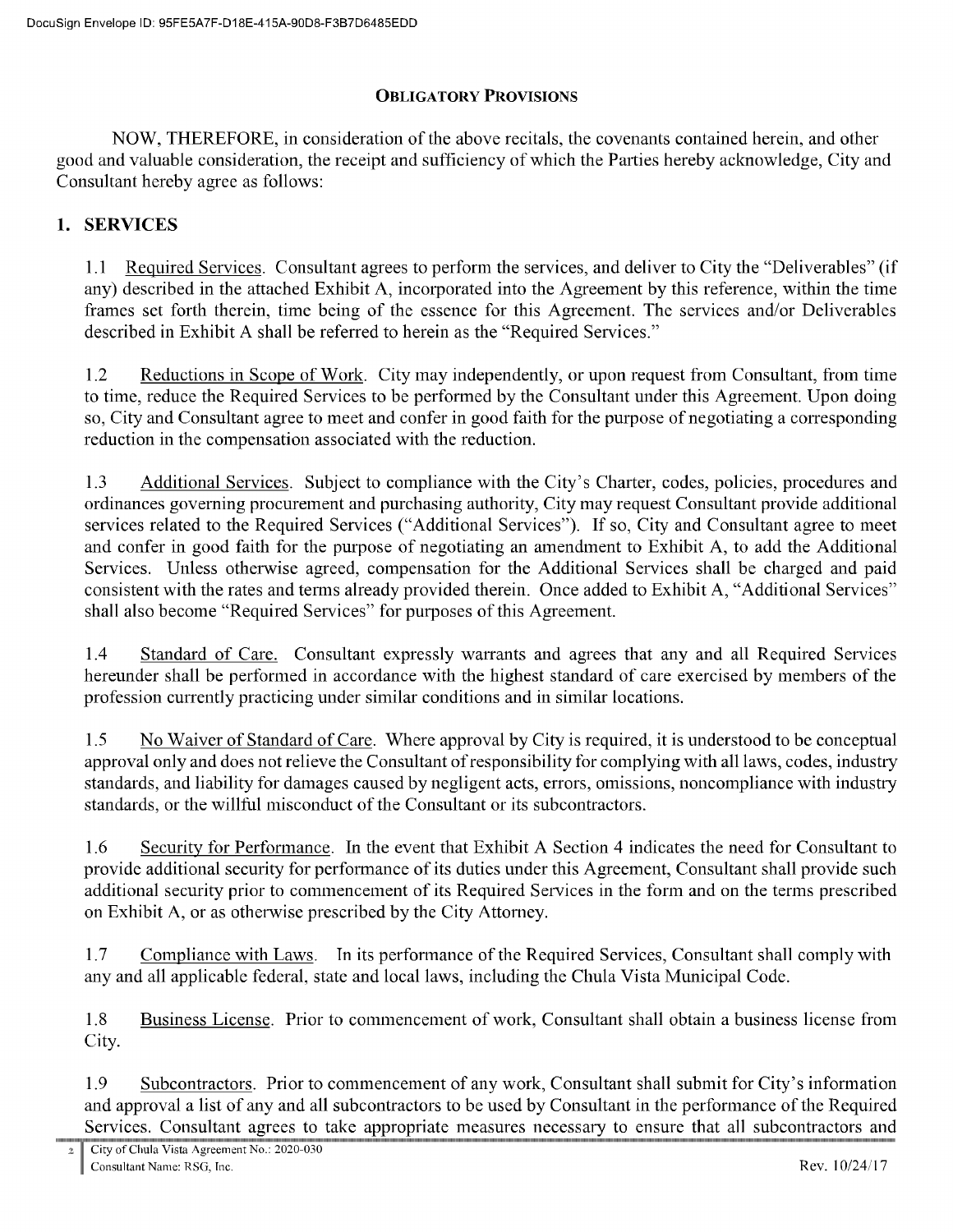personnel utilized by the Consultant to complete its obligations under this Agreement comply with all applicable laws, regulations, ordinances, and policies, whether federal, state, or local. In addition, if any subcontractor is expected to fulfill any responsibilities of the Consultant under this Agreement, Consultant shall ensure that each and every subcontractor carries out the Consultant's responsibilities as set forth in this Agreement.

1.10 Term. This Agreement shall commence on the earlier to occur of the Effective Date or Consultant's commencement of the Required Services hereunder, and shall terminate when the Parties have complied with all their obligations hereunder; provided, however, provisions which expressly survive termination shall remain in effect.

#### **COMPENSATION**  $2.$

General. For satisfactory performance of the Required Services, City agrees to compensate Consultant  $2.1$ in the amount(s) and on the terms set forth in Exhibit A, Section 4. Standard terms for billing and payment are set forth in this Section 2.

 $2.2$ Detailed Invoicing. Consultant agrees to provide City with a detailed invoice for services performed each month, within thirty (30) days of the end of the month in which the services were performed, unless otherwise specified in Exhibit A. Invoicing shall begin on the first of the month following the Effective Date of the Agreement. All charges must be presented in a line item format with each task separately explained in reasonable detail. Each invoice shall include the current monthly amount being billed, the amount invoiced to date, and the remaining amount available under any approved budget. Consultant must obtain prior written authorization from City for any fees or expenses that exceed the estimated budget.

2.3 Payment to Consultant. Upon receipt of a properly prepared invoice and confirmation that the Required Services detailed in the invoice have been satisfactorily performed. City shall pay Consultant for the invoice amount within thirty (30) days. Payment shall be made in accordance with the terms and conditions set forth in Exhibit A and section 2.4, below. At City's discretion, invoices not timely submitted may be subject to a penalty of up to five percent  $(5%)$  of the amount invoiced.

 $2.4$ Retention Policy. City shall retain ten percent  $(10\%)$  of the amount due for Required Services detailed on each invoice (the "holdback amount"). Upon City review and determination of Project Completion, the holdback amount will be issued to Consultant.

 $2.5$ Reimbursement of Costs. City may reimburse Consultant's out-of-pocket costs incurred by Consultant in the performance of the Required Services if negotiated in advance and included in Exhibit A. Unless specifically provided in Exhibit A, Consultant shall be responsible for any and all out-of-pocket costs incurred by Consultant in the performance of the Required Services.

2.6 Exclusions. City shall not be responsible for payment to Consultant for any fees or costs in excess of any agreed upon budget, rate or other maximum amount(s) provided for in Exhibit A. City shall also not be responsible for any cost: (a) incurred prior to the Effective Date; or (b) arising out of or related to the errors, omissions, negligence or acts of willful misconduct of Consultant, its agents, employees, or subcontractors.

Payment Not Final Approval. Consultant understands and agrees that payment to the Consultant or 2.7 reimbursement for any Consultant costs related to the performance of Required Services does not constitute a City final decision regarding whether such payment or cost reimbursement is allowable and eligible for payment under this Agreement, nor does it constitute a waiver of any violation by Consultant of the terms of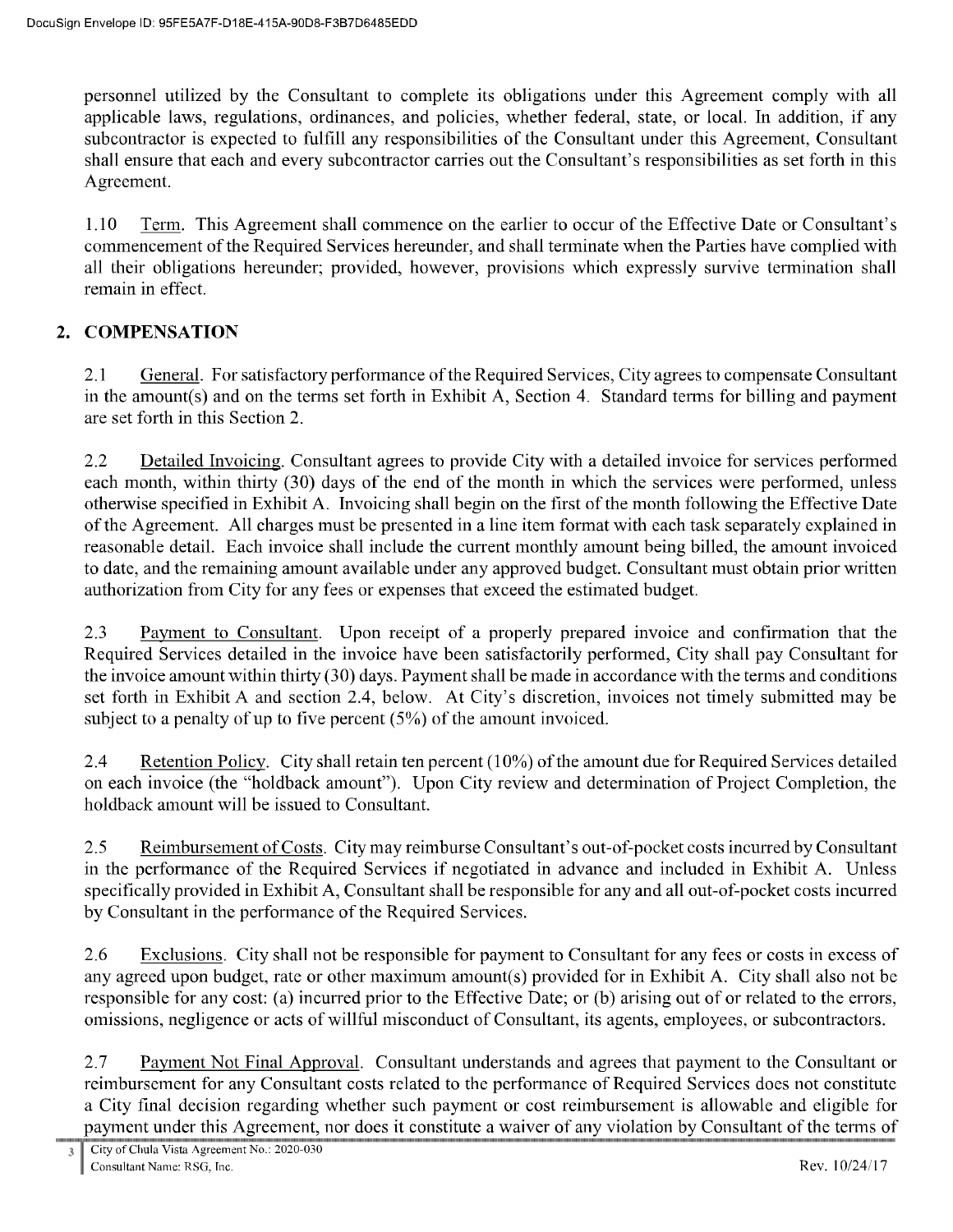If City determines that Consultant is not entitled to receive any amount of compensation this Agreement. already paid, City will notify Consultant in writing and Consultant shall promptly return such amount.

#### 3. INSURANCE

 $3.1$ Required Insurance. Consultant must procure and maintain, during the period of performance of Required Services under this Agreement, and for twelve months after completion of Required Services, the policies of insurance described on the attached Exhibit B, incorporated into the Agreement by this reference (the "Required Insurance"). The Required Insurance shall also comply with all other terms of this Section.

 $3.2$ Deductibles and Self-Insured Retentions. Any deductibles or self-insured retentions relating to the Required Insurance must be disclosed to and approved by City in advance of the commencement of work.

 $3.3$ Standards for Insurers. Required Insurance must be placed with licensed insurers admitted to transact business in the State of California with a current A.M. Best's rating of A V or better, or, if insurance is placed with a surplus lines insurer, insurer must be listed on the State of California List of Eligible Surplus Lines Insurers (LESLI) with a current A.M. Best's rating of no less than A.X. For Workers' Compensation Insurance, insurance issued by the State Compensation Fund is also acceptable.

3.4 Subcontractors. Consultant must include all sub-consultants/sub-contractors as insureds under its policies and/or furnish separate certificates and endorsements demonstrating separate coverage for those not under its policies. Any separate coverage for sub-consultants must also comply with the terms of this Agreement.

 $3.5$ Additional Insureds. City, its officers, officials, employees, agents, and volunteers must be named as additional insureds with respect to any policy of general liability, automobile, or pollution insurance specified as required in Exhibit B or as may otherwise be specified by City's Risk Manager.. The general liability additional insured coverage must be provided in the form of an endorsement to the Consultant's insurance using ISO CG 2010 (11/85) or its equivalent; such endorsement must not exclude Products/Completed Operations coverage.

3.6 General Liability Coverage to be "Primary." Consultant's general liability coverage must be primary insurance as it pertains to the City, its officers, officials, employees, agents, and volunteers. Any insurance or self-insurance maintained by the City, its officers, officials, employees, or volunteers is wholly separate from the insurance provided by Consultant and in no way relieves Consultant from its responsibility to provide insurance.

3.7 No Cancellation. No Required Insurance policy may be canceled by either Party during the required insured period under this Agreement, except after thirty days' prior written notice to the City by certified mail, return receipt requested. Prior to the effective date of any such cancellation Consultant must procure and put into effect equivalent coverage(s).

3.8 Waiver of Subrogation. Consultant's insurer(s) will provide a Waiver of Subrogation in favor of the City for each Required Insurance policy under this Agreement. In addition, Consultant waives any right it may have or may obtain to subrogation for a claim against City.

3.9 Verification of Coverage. Prior to commencement of any work, Consultant shall furnish City with original certificates of insurance and any amendatory endorsements necessary to demonstrate to City that Consultant has obtained the Required Insurance in compliance with the terms of this Agreement. The words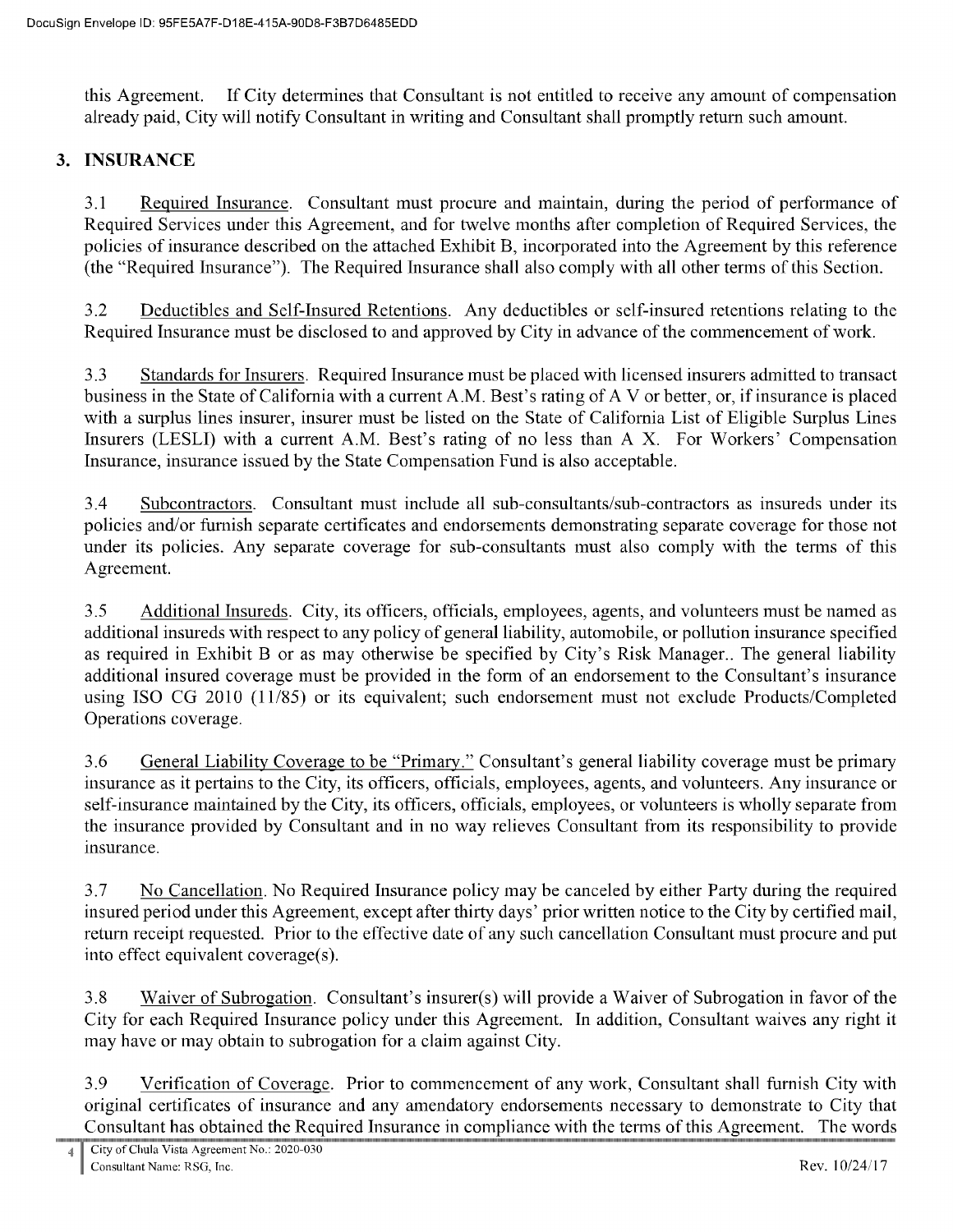"will endeavor" and "but failure to mail such notice shall impose no obligation or liability of any kind upon the company, its agents, or representatives" or any similar language must be deleted from all certificates. The required certificates and endorsements should otherwise be on industry standard forms. The City reserves the right to require, at any time, complete, certified copies of all required insurance policies, including endorsements evidencing the coverage required by these specifications.

3.10 Claims Made Policy Requirements. If General Liability, Pollution and/or Asbestos Pollution Liability and/or Errors & Omissions coverage are required and are provided on a claims-made form, the following requirements also apply:

a. The "Retro Date" must be shown, and must be before the date of this Agreement or the beginning of the work required by this Agreement.

b. Insurance must be maintained, and evidence of insurance must be provided, for at least five (5) years after completion of the work required by this Agreement.

c. If coverage is canceled or non-renewed, and not replaced with another claims-made policy form with a "Retro Date" prior to the effective date of this Agreement, the Consultant must purchase "extended reporting" coverage for a minimum of five (5) years after completion of the work required by this Agreement.

d. A copy of the claims reporting requirements must be submitted to the City for review.

Not a Limitation of Other Obligations. Insurance provisions under this section shall not be construed 3.11 to limit the Consultant's obligations under this Agreement, including Indemnity.

3.12 Additional Coverage. To the extent that insurance coverage provided by Consultant maintains higher limits than the minimums appearing in Exhibit B, City requires and shall be entitled to coverage for higher limits maintained.

# **4. INDEMNIFICATION**

 $4.1.$ General. To the maximum extent allowed by law, Consultant shall protect, defend, indemnify and hold harmless City, its elected and appointed officers, agents, employees and volunteers (collectively, "Indemnified Parties"), from and against any and all claims, demands, causes of action, costs, expenses, (including reasonable attorneys' fees and court costs), liability, loss, damage or injury, in law or equity, to property or persons, including wrongful death, in any manner arising out of or incident to any alleged acts, omissions, negligence, or willful misconduct of Consultant, its officials, officers, employees, agents, and contractors, arising out of or in connection with the performance of the Required Services, the results of such performance, or this Agreement. This indemnity provision does not include any claims, damages, liability, costs and expenses arising from the sole negligence or willful misconduct of the Indemnified Parties. Also covered is liability arising from, connected with, caused by or claimed to be caused by the active or passive negligent acts or omissions of the Indemnified Parties which may be in combination with the active or passive negligent acts or omissions of the Consultant, its employees, agents or officers, or any third party.

 $4.2.$ Modified Indemnity Where Agreement Involves Design Professional Services. Notwithstanding the forgoing, if the services provided under this Agreement are design professional services, as defined by California Civil Code section 2782.8, as may be amended from time to time, the defense and indemnity obligation under Section 1, above, shall be limited to the extent required by California Civil Code section 2782.8.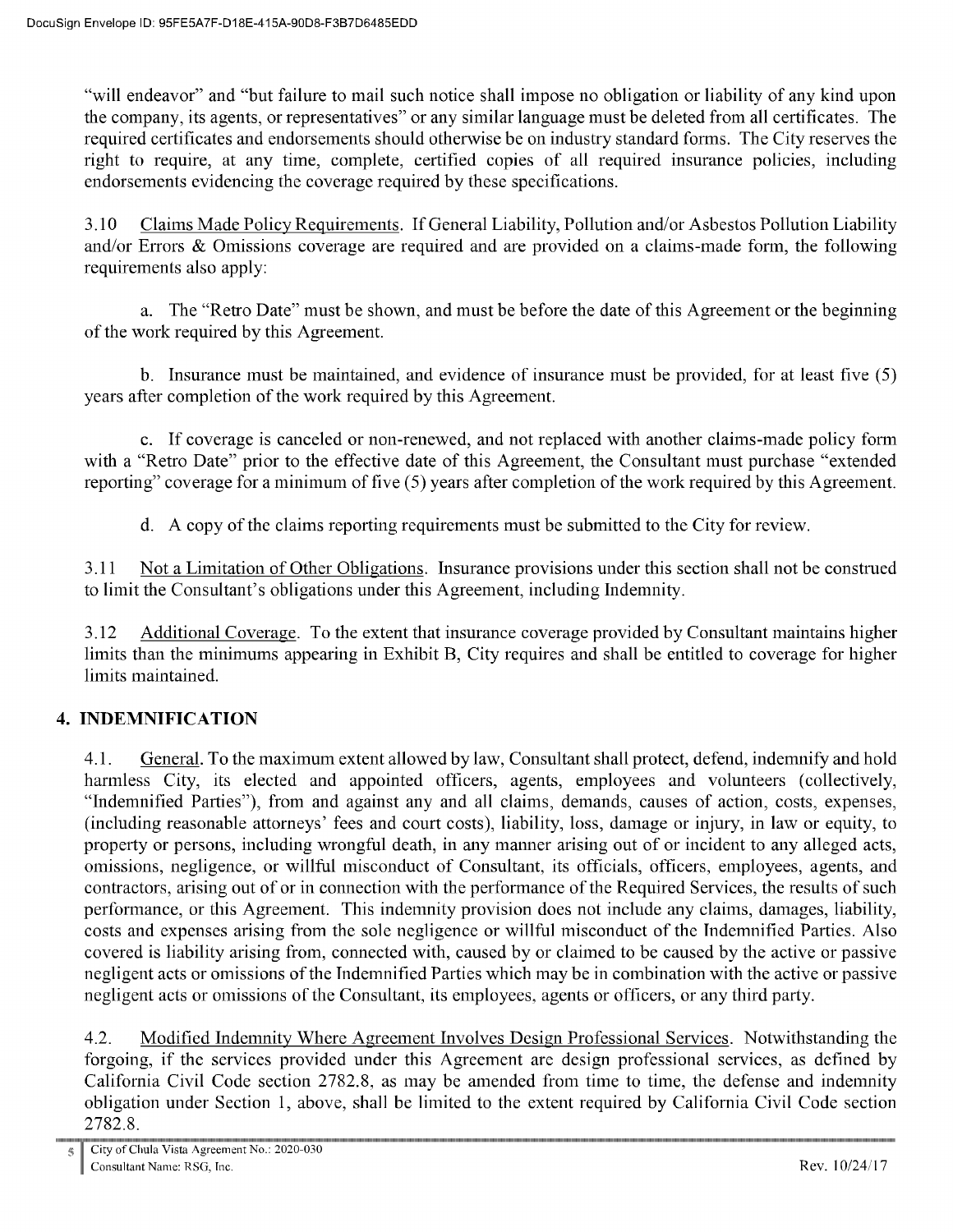4.3 Costs of Defense and Award. Included in Consultant's obligations under this Section 4 is Consultant's obligation to defend, at Consultant's own cost, expense and risk, any and all suits, actions or other legal proceedings that may be brought or instituted against one or more of the Indemnified Parties. Subject to the limitations in this Section 4, Consultant shall pay and satisfy any judgment, award or decree that may be rendered against one or more of the Indemnified Parties for any and all related legal expenses and costs incurred by any of them.

4.4. Consultant's Obligations Not Limited or Modified. Consultant's obligations under this Section 4 shall not be limited to insurance proceeds, if any, received by the Indemnified Parties, or by any prior or subsequent<br>declaration by the Consultant. Furthermore, Consultant's obligations under this Section 4 shall in no way limit, modify or excuse any of Consultant's other obligations or duties under this Agreement.

4.5. Enforcement Costs. Consultant agrees to pay any and all costs City incurs in enforcing Consultant's obligations under this Section 4.

4.6 Survival. Consultant's obligations under this Section 4 shall survive the termination of this Agreement.

# 5. FINANCIAL INTERESTS OF CONSULTANT.

5.1 Form 700 Filing. The California Political Reform Act and the Chula Vista Conflict of Interest Code require certain government officials and consultants performing work for government agencies to publicly disclose certain of their personal assets and income using a Statement of Economic Interests form (Form 700). In order to assure compliance with these requirements, Consultant shall comply with the disclosure requirements identified in the attached Exhibit C, incorporated into the Agreement by this reference.

5.2 Disclosures; Prohibited Interests. Independent of whether Consultant is required to file a Form 700, Consultant warrants and represents that it has disclosed to City any economic interests held by Consultant, or its employees or subcontractors who will be performing the Required Services, in any real property or project which is the subject of this Agreement. Consultant warrants and represents that it has not employed or retained any company or person, other than a bona fide employee or approved subcontractor working solely for Consultant, to solicit or secure this Agreement. Further, Consultant warrants and represents that it has not paid or agreed to pay any company or person, other than a bona fide employee or approved subcontractor working solely for Consultant, any fee, commission, percentage, brokerage fee, gift or other consideration contingent upon or resulting from the award or making of this Agreement. Consultant further warrants and represents that no officer or employee of City, has any interest, whether contractual, non-contractual, financial or otherwise, in this transaction, the proceeds hereof, or in the business of Consultant or Consultant's subcontractors. Consultant further agrees to notify City in the event any such interest is discovered whether or not such interest is prohibited by law or this Agreement. For breach or violation of any of these warranties, City shall have the right to rescind this Agreement without liability.

#### **REMEDIES** 6.

6.1 Termination for Cause. If for any reason whatsoever Consultant shall fail to perform the Required Services under this Agreement, in a proper or timely manner, or if Consultant shall violate any of the other covenants, agreements or conditions of this Agreement (each a "Default"), in addition to any and all other rights and remedies City may have under this Agreement, at law or in equity, City shall have the right to terminate this Agreement by giving five (5) days written notice to Consultant. Such notice shall identify the Default and the Agreement termination date. If Consultant notifies City of its intent to cure such Default prior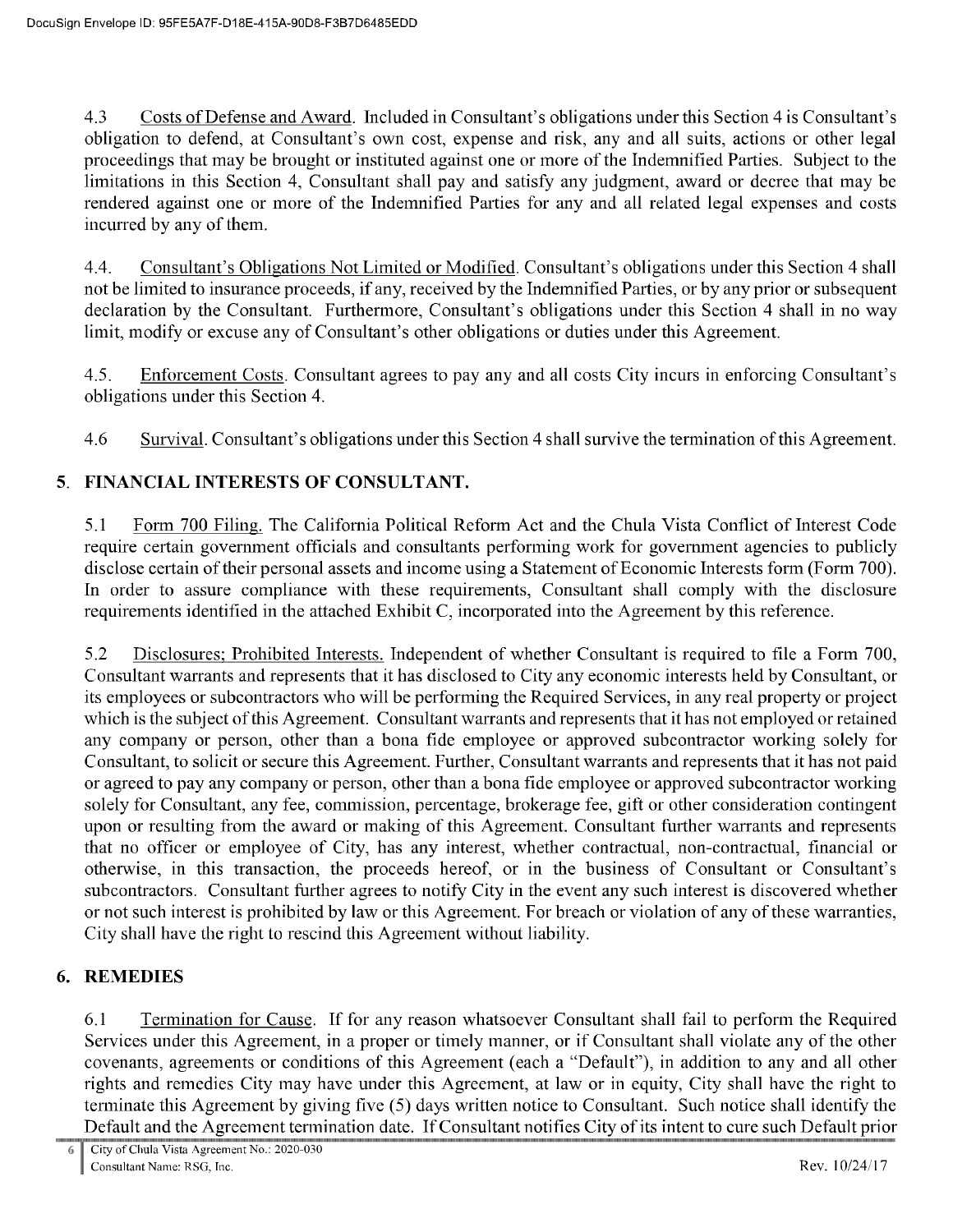to City's specified termination date, and City agrees that the specified Default is capable of being cured, City may grant Consultant up to ten (10) additional days after the designated termination date to effectuate such cure. In the event of a termination under this Section 6.1, Consultant shall immediately provide City any and all "Work Product" (defined in Section 7 below) prepared by Consultant as part of the Required Services. Such Work Product shall be City's sole and exclusive property as provided in Section 7 hereof. Consultant may be entitled to compensation for work satisfactorily performed prior to Consultant's receipt of the Default notice; provided, however, in no event shall such compensation exceed the amount that would have been payable under this Agreement for such work, and any such compensation shall be reduced by any costs incurred or projected to be incurred by City as a result of the Default.

6.2 Termination or Suspension for Convenience of City. City may suspend or terminate this Agreement, or any portion of the Required Services, at any time and for any reason, with or without cause, by giving specific written notice to Consultant of such termination or suspension at least fifteen (15) days prior to the effective date thereof. Upon receipt of such notice, Consultant shall immediately cease all work under the Agreement and promptly deliver all "Work Product" (defined in Section 7 below) to City. Such Work Product shall be City's sole and exclusive property as provided in Section 7 hereof. Consultant shall be entitled to receive just and equitable compensation for this Work Product in an amount equal to the amount due and payable under this Agreement for work satisfactorily performed as of the date of the termination/suspension notice plus any additional remaining Required Services requested or approved by City in advance that would maximize City's value under the Agreement.

6.3 Waiver of Claims. In the event City terminates the Agreement in accordance with the terms of this Section, Consultant hereby expressly waives any and all claims for damages or compensation as a result of such termination except as expressly provided in this Section 6.

6.4 Administrative Claims Requirements and Procedures. No suit or arbitration shall be brought arising out of this Agreement against City unless a claim has first been presented in writing and filed with City and acted upon by City in accordance with the procedures set forth in Chapter 1.34 of the Chula Vista Municipal Code, as same may be amended, the provisions of which, including such policies and procedures used by City in the implementation of same, are incorporated herein by this reference. Upon request by City, Consultant shall meet and confer in good faith with City for the purpose of resolving any dispute over the terms of this Agreement.

6.5 Governing Law/Venue. This Agreement shall be governed by and construed in accordance with the laws of the State of California. Any action arising under or relating to this Agreement shall be brought only in San Diego County, State of California.

6.6 Service of Process. Consultant agrees that it is subject to personal jurisdiction in California. If Consultant is a foreign corporation, limited liability company, or partnership that is not registered with the California Secretary of State, Consultant irrevocably consents to service of process on Consultant by first class mail directed to the individual and address listed under "For Legal Notice," in section 1.B. of Exhibit A to this Agreement, and that such service shall be effective five days after mailing.

# 7. OWNERSHIP AND USE OF WORK PRODUCT

All reports, studies, information, data, statistics, forms, designs, plans, procedures, systems and any other materials or properties produced in whole or in part under this Agreement in connection with the performance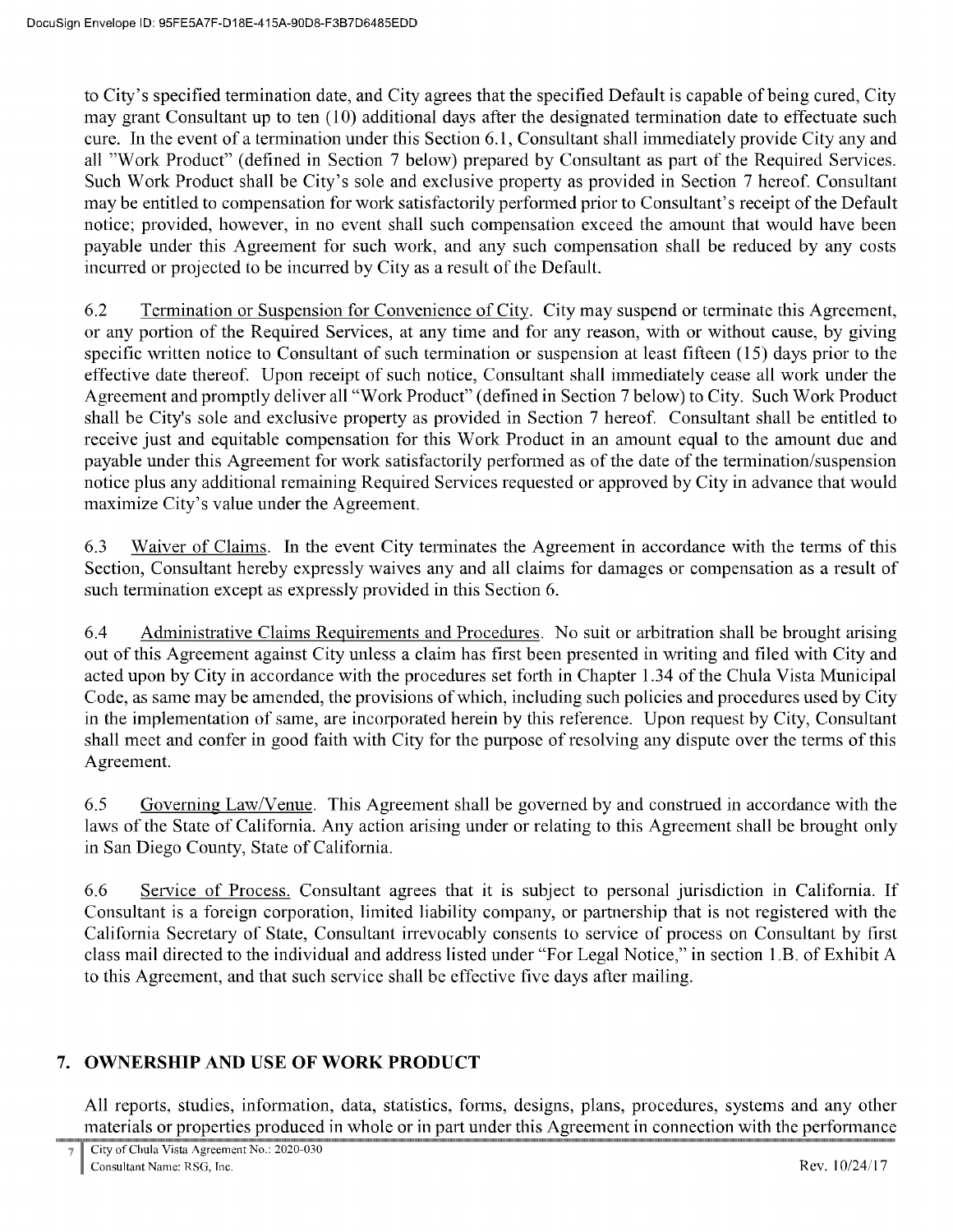of the Required Services (collectively "Work Product") shall be the sole and exclusive property of City. No such Work Product shall be subject to private use, copyrights or patent rights by Consultant in the United States or in any other country without the express, prior written consent of City. City shall have unrestricted authority to publish, disclose, distribute, and otherwise use, copyright or patent, in whole or in part, any such Work Product, without requiring any permission of Consultant, except as may be limited by the provisions of the Public Records Act or expressly prohibited by other applicable laws. With respect to computer files containing data generated as Work Product, Consultant shall make available to City, upon reasonable written request by City, the necessary functional computer software and hardware for purposes of accessing, compiling, transferring and printing computer files.

## 8. GENERAL PROVISIONS

8.1 Amendment. This Agreement may be amended, but only in writing signed by both Parties.

8.2 City would not have entered into this Agreement but for Consultant's unique Assignment. qualifications and traits. Consultant shall not assign any of its rights or responsibilities under this Agreement, nor any part hereof, without City's prior written consent, which City may grant, condition or deny in its sole discretion.

8.3 Authority. The person(s) executing this Agreement for Consultant warrants and represents that they have the authority to execute same on behalf of Consultant and to bind Consultant to its obligations hereunder without any further action or direction from Consultant or any board, principle or officer thereof.

8.4 Counterparts. This Agreement may be executed in counterparts, each of which shall be deemed an original, but all of which shall constitute one Agreement after each Party has signed such a counterpart.

8.5 Entire Agreement. This Agreement together with all exhibits attached hereto and other agreements expressly referred to herein, constitutes the entire Agreement between the Parties with respect to the subject matter contained herein. All exhibits referenced herein shall be attached hereto and are incorporated herein by reference. All prior or contemporaneous agreements, understandings, representations, warranties and statements, oral or written, are superseded.

8.6 Record Retention. During the course of the Agreement and for three (3) years following completion of the Required Services, Consultant agrees to maintain, intact and readily accessible, all data, documents, reports, records, contracts, and supporting materials relating to the performance of the Agreement, including accounting for costs and expenses charged to City, including such records in the possession of subcontractors/sub-consultants.

8.7 Further Assurances. The Parties agree to perform such further acts and to execute and deliver such additional documents and instruments as may be reasonably required in order to carry out the provisions of this Agreement and the intentions of the Parties.

8.8 Independent Contractor. Consultant is and shall at all times remain as to City a wholly independent contractor. Neither City nor any of its officers, employees, agents or volunteers shall have control over the conduct of Consultant or any of Consultant's officers, employees, or agents ("Consultant Related Individuals"), except as set forth in this Agreement. No Consultant Related Individuals shall be deemed employees of City, and none of them shall be entitled to any benefits to which City employees are entitled, including but not limited to, overtime, retirement benefits, worker's compensation benefits, injury leave or other leave benefits. Furthermore, City will not withhold state or federal income tax, social security tax or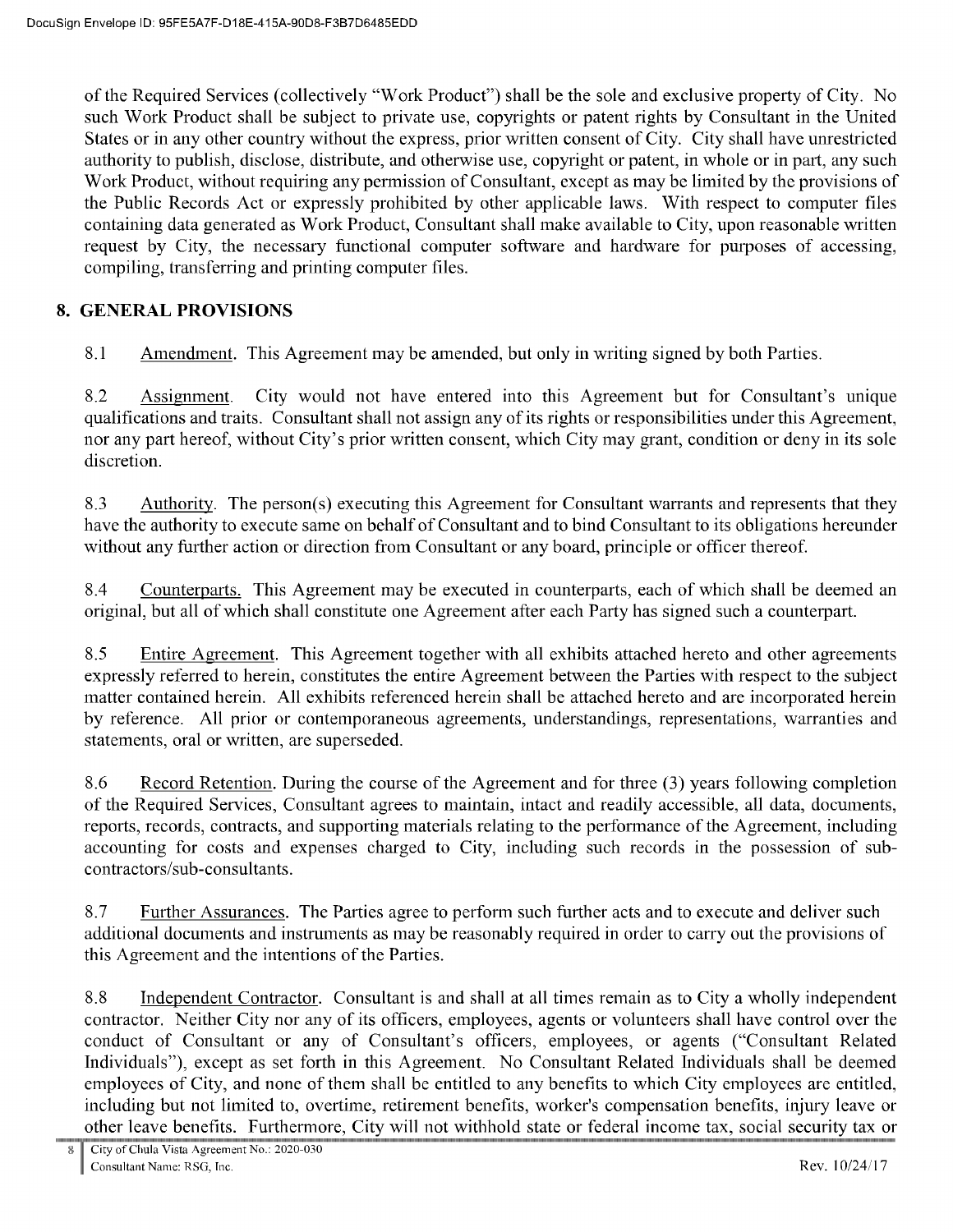any other payroll tax with respect to any Consultant Related Individuals; instead, Consultant shall be solely responsible for the payment of same and shall hold the City harmless with respect to same. Consultant shall not at any time or in any manner represent that it or any of its Consultant Related Individuals are employees or agents of City. Consultant shall not incur or have the power to incur any debt, obligation or liability whatsoever against City, or bind City in any manner.

8.9 Notices. All notices, demands or requests provided for or permitted to be given pursuant to this Agreement must be in writing. All notices, demands and requests to be sent to any Party shall be deemed to have been properly given or served if personally served or deposited in the United States mail, addressed to such Party, postage prepaid, registered or certified, with return receipt requested, at the addresses identified in this Agreement at the places of business for each of the designated Parties as indicated in Exhibit A, or otherwise provided in writing.

## (End of page. Next page is signature page.)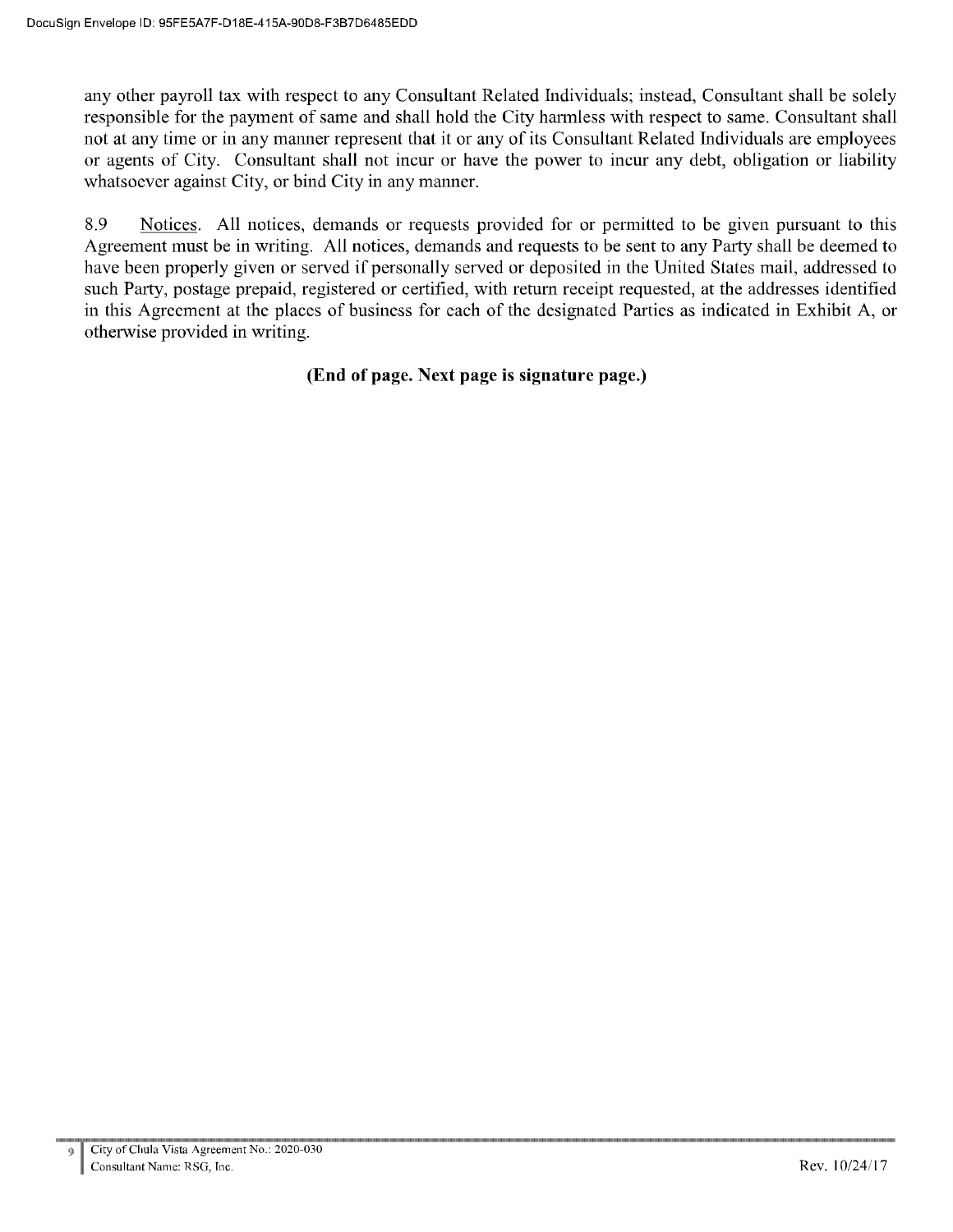## **SIGNATURE PAGE CONSULTANT SERVICES AGREEMENT**

IN WITNESS WHEREOF, by executing this Agreement where indicated below, City and Consultant agree that they have read and understood all terms and conditions of the Agreement, that they fully agree and consent to bound by same, and that they are freely entering into this Agreement as of the Effective Date.

RSG, INC.

DocuSigned by: Jara Matthews  $BY:$   $\Box$ 3691F98D72A442C... **TARA MATTHEWS** 

**PRINCIPAL** 

**CITY OF CHULA VISTA** 

DocuSigned by: Sprig Hiller  $-0$ FC0EDFA0A854BE..  $BY:$ 

**GARY HALBERT CITY MANAGER** 

## **APPROVED AS TO FORM**

DocuSigned by: Jill DS Maland

For

--<br>DB0103527E0146A...  $BY:$ 

> Glen R. Googins **City Attorney**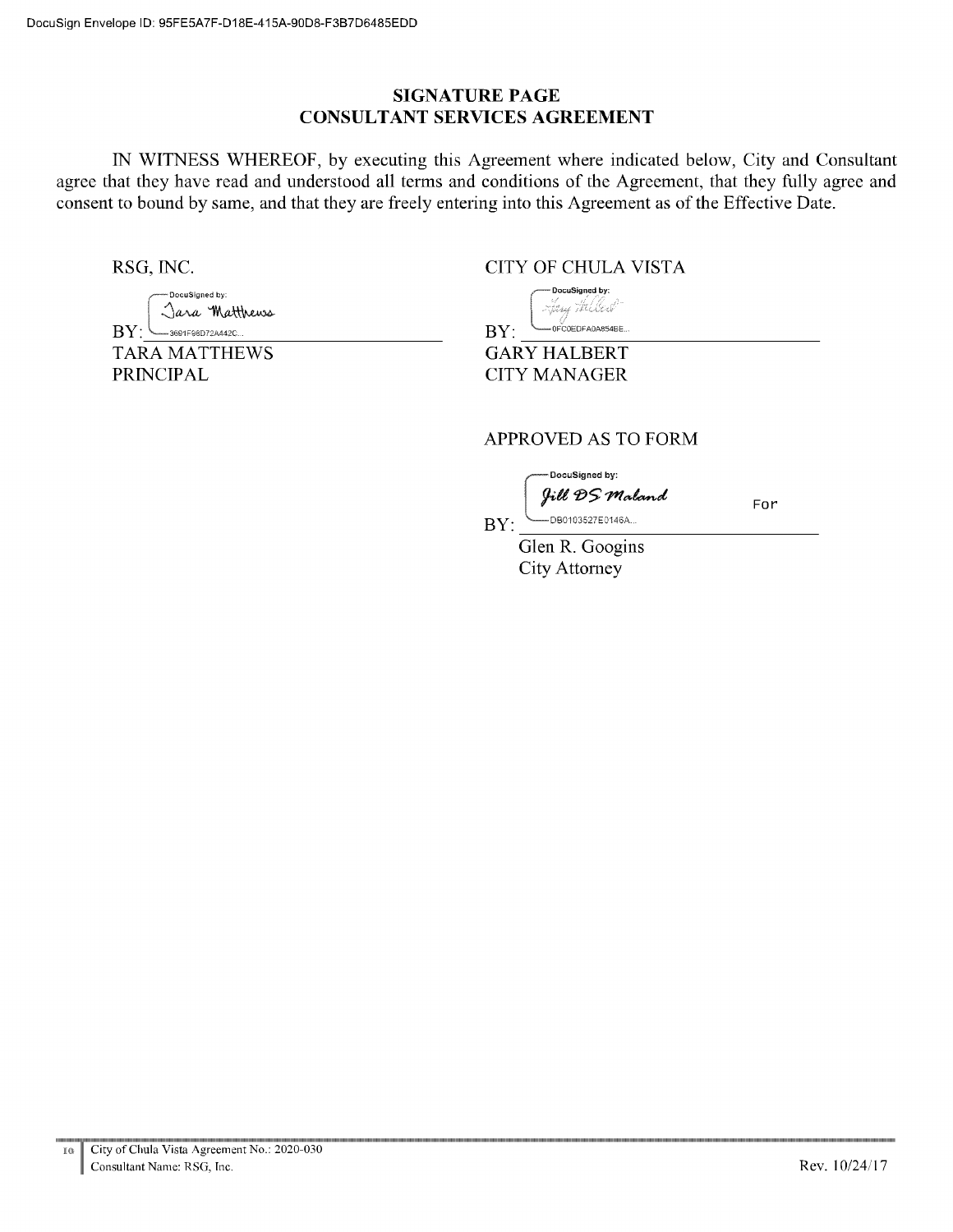# **EXHIBIT A SCOPE OF WORK AND PAYMENT TERMS**

#### 1. Contact People for Contract Administration and Legal Notice

A. City Contract Administration: **Tiffany Allen**  $2764^{\text{th}}$  Ave Chula Vista, CA 91910 619-691-5179 tallen@chulavistaca.gov

> For Legal Notice Copy to: City of Chula Vista **City Attorney** 276 Fourth Avenue, Chula Vista, CA 91910 619-691-5037 CityAttorney@chulavistaca.gov

**B.** Consultant Contract Administration: RSG. INC. Tara Matthews

17872 Gillette Ave Suite 350 Irvine, CA 92614 7143162111  $bom@webrsg.com$ 

For Legal Notice Copy to: **Tara Matthews** 17872 Gillette Ave Suite 350 Irvine, CA 92614 7143162111 tmatthews@webrsg.com

## 2. Required Services

#### A. General Description:

Consultant shall provide a comprehensive report that forecasts certain local taxes and ground lease revenues to be generated by the proposed RIDA Chula Vista, LLC ("RIDA") RHCC Project to be operated by Marriott Gaylord, the new Costa Vista Resort RV Park, currently under construction, to be operated by Sun Communities, and the existing Rambler Motel (the "Project").

The projections are necessary in order to determine the financial feasibility of issuing long-term debt to finance the construction of the RHCC project and related public infrastructure.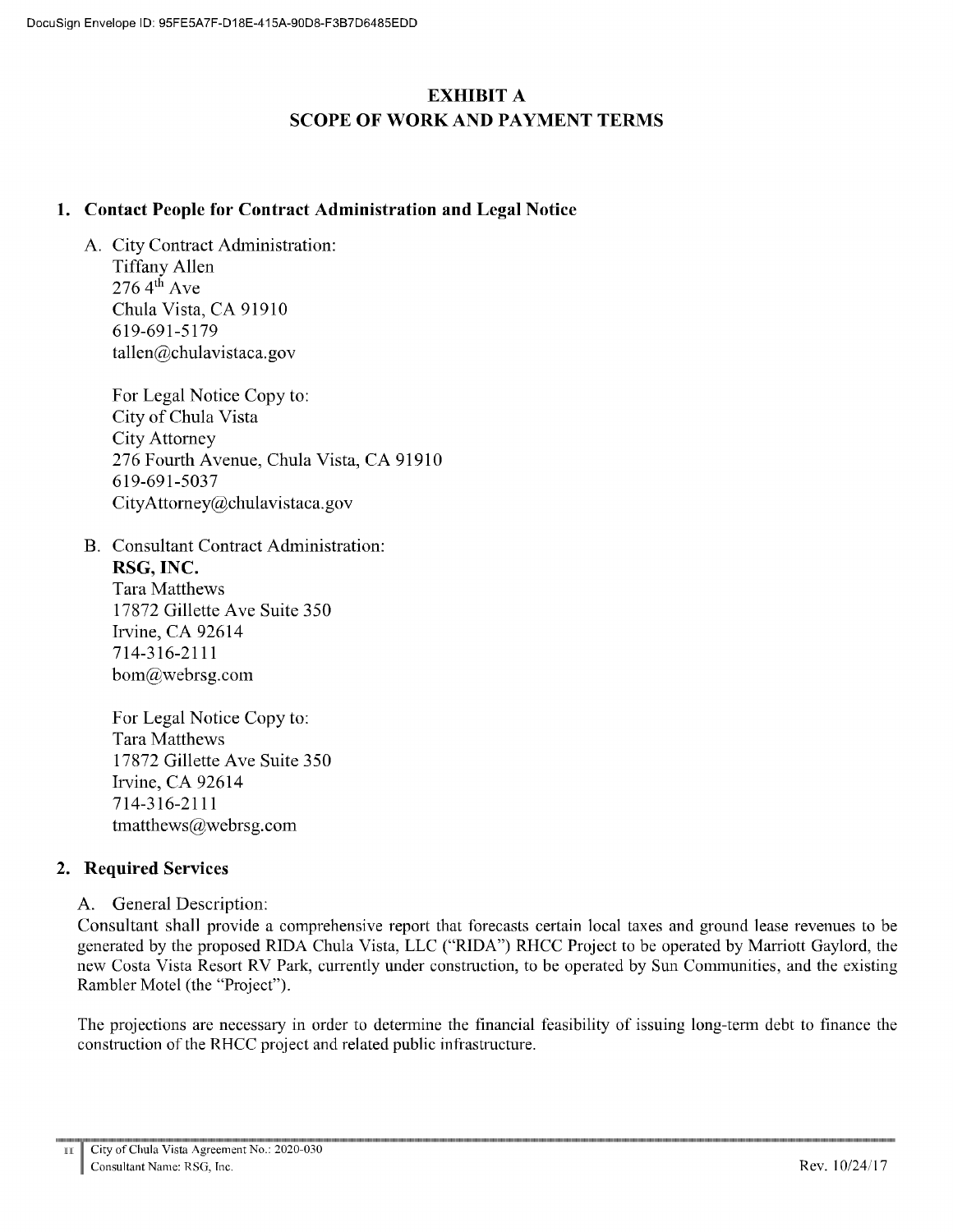**Detailed Description:**  $B<sub>1</sub>$ **Local Taxes Forecast:** 

> Based on hotel occupancy and average daily rates (ADR) included in the forecast prepared under Phase I, project transient occupancy tax (TOT) to be generated by the RHCC Project, the Rambler Motel (currently operating) and new RV park based on the City's current 10% TOT rate.

Contractor Shall evaluate Phase 1 Pro-Forma to assess;

- o Project sales tax to be generated by taxable transactions at the RHCC Project and new RV park.
- o Project property taxes and motor vehicle license fees in-lieu of property taxes to be generated by the RHCC Project.
- o Project special tax revenues to be generated by levy of special tax equal to a 5% occupancybased assessment in the Bayfront Project Special Tax Financing District.

Lease Revenue Forecast:

- Contractor shall project ground lease revenues from the new RV park based on agreements entered into  $\bullet$ and provided by the Port with respect to the new RV park.
- Once completed with analysis Contractor shall Develop a Pro-Forma and Fiscal Impact Analysis that  $\bullet$ summarizes the findings and provides recommendations.

#### **Additional Services:**

Upon request, participate in the credit rating agency presentations and reviews. Contractor should assume that the local taxes forecast will be summarized in the Preliminary Official Statement (POS) and the Official Statement (OS) and will be incorporated as an appendix in both disclosure documents. The Contractor shall provide certifications acceptable to the Port, the Chula Vista Bayfront Facilities Financing Authority (the "Authority"), and the City confirming the accuracy of the summary of the local taxes and lease revenues forecast in the POS and the OS and certifying that the summary, the report, and any other information provided by the consultant and included in the POS and the OS does not contain a misstatement or omit to state a material fact.

| Task   | Description               | Deliverable               | <b>Completion Date</b> |
|--------|---------------------------|---------------------------|------------------------|
| Task 1 | Project Kick Off-         | Conduct an initial        | April 17, 2020         |
|        | Consultant will meet      | meeting with City staff,  |                        |
|        | with required parties to  | <b>Awarded Consultant</b> |                        |
|        | develop an understanding  | from Phase I (CBRE) and   |                        |
|        | of the project objectives | developer as needed.      |                        |
|        | including confirming the  |                           |                        |
|        | scope of services.        |                           |                        |
| Task 2 | Evaluate CBRE's Phase I   | Analysis of the Phase I   | May 8, 2020            |
|        | Pro-Forma                 | pro-forma and report on   |                        |
|        |                           | variances or areas of     |                        |
|        |                           | concern                   |                        |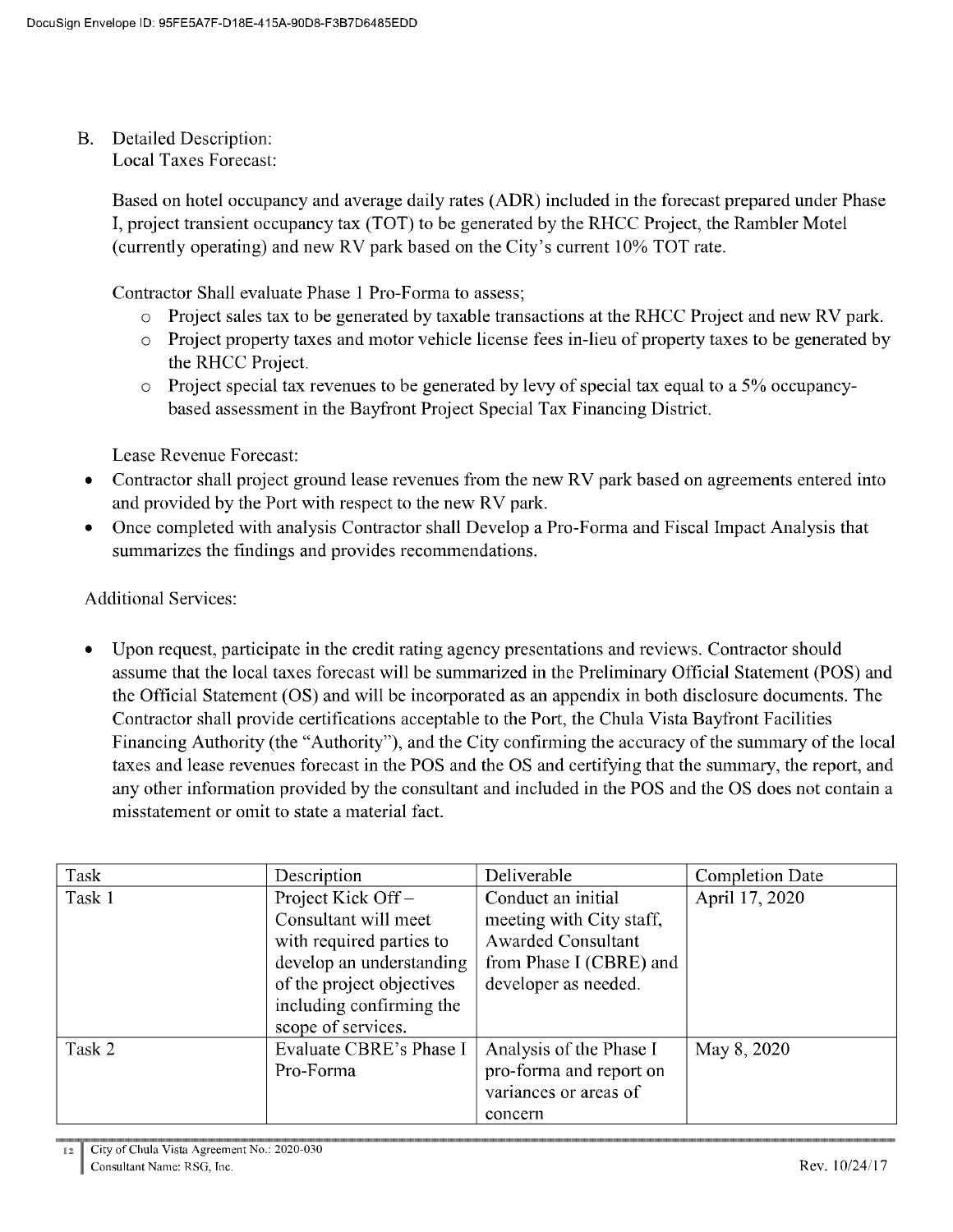| Task 3<br>Develop Financial Pro-<br>May 15, 2020<br>Upon conclusion of                                 |  |
|--------------------------------------------------------------------------------------------------------|--|
| Forma<br>research, Consultant shall                                                                    |  |
| provide a report that                                                                                  |  |
| summarizes findings and                                                                                |  |
|                                                                                                        |  |
| recommendations.                                                                                       |  |
| Upon conclusion of<br>June 5, 2020<br>Task 4<br>Fiscal Impact Analysis.                                |  |
| research, Consultant shall                                                                             |  |
| provide a report that                                                                                  |  |
| summarizes findings and                                                                                |  |
| recommendations.                                                                                       |  |
| Provide assistance to the<br>TBD and is intended to<br>Draft Preliminary<br>Task 5 (as needed)         |  |
| <b>Official Statement and</b><br>Port, City Staff,<br>be completed before                              |  |
| the financial Official<br>investment bankers and<br>December 31, 2020                                  |  |
| <b>Statement for bonds</b><br>bond counsel in drafting                                                 |  |
| related to the Hotel and<br>required reports.                                                          |  |
| <b>Convention Center</b>                                                                               |  |
| Operations.                                                                                            |  |
| TBD and is intended to<br>Participate in the credit<br>Task 6 (as needed)<br>Assist in the preparation |  |
| rating agency<br>and attend meetings as<br>be completed before                                         |  |
| presentations and<br>necessary; Provide<br>December 31, 2020                                           |  |
| certification acceptable to<br>reviews.                                                                |  |
| the Port, JEPA, and the                                                                                |  |
| City confirming the                                                                                    |  |
| accuracy of the tax                                                                                    |  |
| forecast provided in the                                                                               |  |
| POS and OS reports                                                                                     |  |
| TBD and is intended to<br>Provide research and<br>Upon the conclusion of<br>Task 7 (as needed)         |  |
| information on the<br>research, Consultant shall<br>be completed before                                |  |
| convention and<br>provide the City with a<br>December 31, 2020                                         |  |
| hospitality industries.<br>draft report summarizing                                                    |  |
| findings.                                                                                              |  |

3. Term: In accordance with Section 1.10 of this Agreement, the term of this Agreement shall begin April 6, 2020 and end on December 31, 2020 for completion of all Required Services.

## 4. Compensation:

#### A. Form of Compensation

 $\boxtimes$  Time and Materials. For performance of the Required Services by Consultant as identified in Section 2.B., above, City shall pay Consultant for the productive hours of time spent by Consultant in the performance of the Required Services, at the rates or amounts as indicated below and a total amount not to exceed \$50,000:

- Principal \$275  $\bullet$
- Senior Associate \$200  $\bullet$
- Associate \$185  $\bullet$
- Senior Analyst \$150  $\bullet$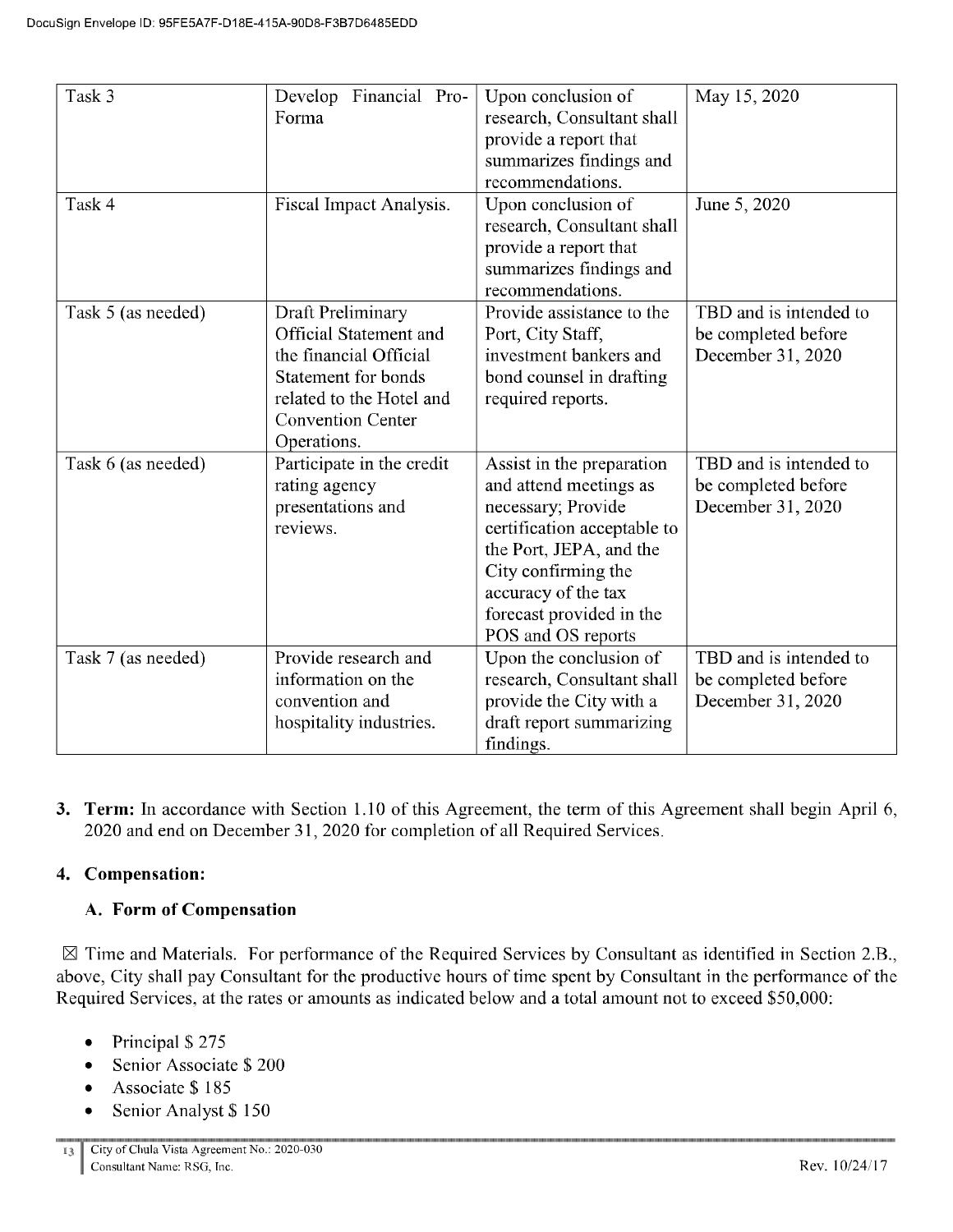- Analyst \$135  $\bullet$
- Research Assistant \$125

## **B.** Reimbursement of Costs

 $\boxtimes$  None, the compensation includes all costs

Notwithstanding the foregoing, the maximum amount to be paid to the Consultant for services performed through December 31, 2020 shall not exceed \$50,000.

## 5. Special Provisions:

 $\Box$  Permitted Sub-Consultants: None

 $\Box$  Security for Performance: None

 $\Box$  Notwithstanding the completion date set forth in Section 3 above, City has option to extend this Agreement for None additional terms, defined as a one-year increment or None. The City Manager or Director of Finance/Treasurer shall be authorized to exercise the extensions on behalf of the City. If the City exercises an option to extend, each extension shall be on the same terms and conditions contained herein, provided that the amounts specified in Section 4 above may be increased by up to None for each extension. The City shall give written notice to Consultant of the City's election to exercise the extension via the Notice of Exercise of Option to Extend document.

 $\boxtimes$  None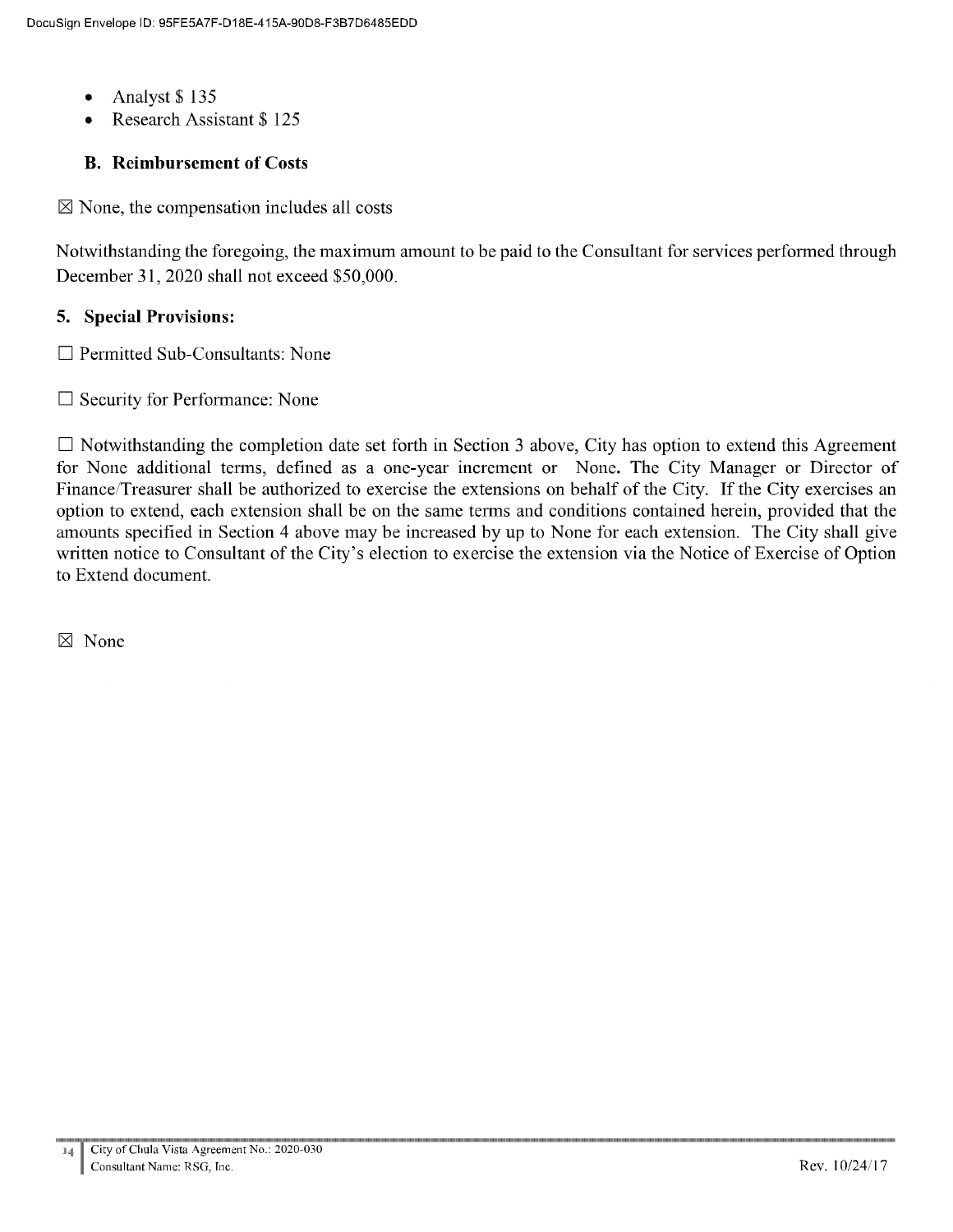## **EXHIBIT B INSURANCE REQUIREMENTS**

Consultant shall adhere to all terms and conditions of Section 3 of the Agreement and agrees to provide the following types and minimum amounts of insurance, as indicated by checking the applicable boxes  $(x)$ .

|             | Type of Insurance                                                                                           | Minimum Amount                                                                                                                                                                                                                                                                                                                                                               | Form                                                                                                     |
|-------------|-------------------------------------------------------------------------------------------------------------|------------------------------------------------------------------------------------------------------------------------------------------------------------------------------------------------------------------------------------------------------------------------------------------------------------------------------------------------------------------------------|----------------------------------------------------------------------------------------------------------|
| $\boxtimes$ | General Liability:<br>Including products and<br>completed operations,<br>personal and<br>advertising injury | $$2,000,000$ per occurrence<br>for<br>bodily injury, personal injury<br>(including death), and property<br>damage. If Commercial General<br>Liability insurance with a general<br>aggregate limit is used, either the<br>general aggregate limit must apply<br>separately to this Agreement or the<br>general aggregate limit must be<br>twice the required occurrence limit | <b>Insurance Services Office Form</b><br>CG 00 01                                                        |
|             |                                                                                                             | <b>Additional Insured Endorsement</b><br>or Blanket AI Endorsement for<br>$City*$<br>Waiver of Recovery Endorsement                                                                                                                                                                                                                                                          | *Must be primary and must not<br>exclude Products/Completed<br><i><b>Operations</b></i>                  |
| $\boxtimes$ | Automobile Liability                                                                                        | \$1,000,000 per accident for bodily<br>injury,<br>including<br>death,<br>and<br>property damage                                                                                                                                                                                                                                                                              | <b>Insurance Services Office Form</b><br>CA 00 01<br>Code 1-Any Auto<br>Code 8-Hired<br>Code 9-Non Owned |
| $\boxtimes$ | Workers'<br>Compensation<br><b>Employer's Liability</b>                                                     | \$1,000,000 each accident<br>\$1,000,000 disease policy limit<br>\$1,000,000 disease each employee<br>Waiver of Recovery Endorsement                                                                                                                                                                                                                                         |                                                                                                          |
| $\boxtimes$ | Professional Liability<br>(Errors & Omissions)                                                              | \$1,000,000 each occurrence<br>\$2,000,000 aggregate                                                                                                                                                                                                                                                                                                                         |                                                                                                          |

Other Negotiated Insurance Terms: NONE